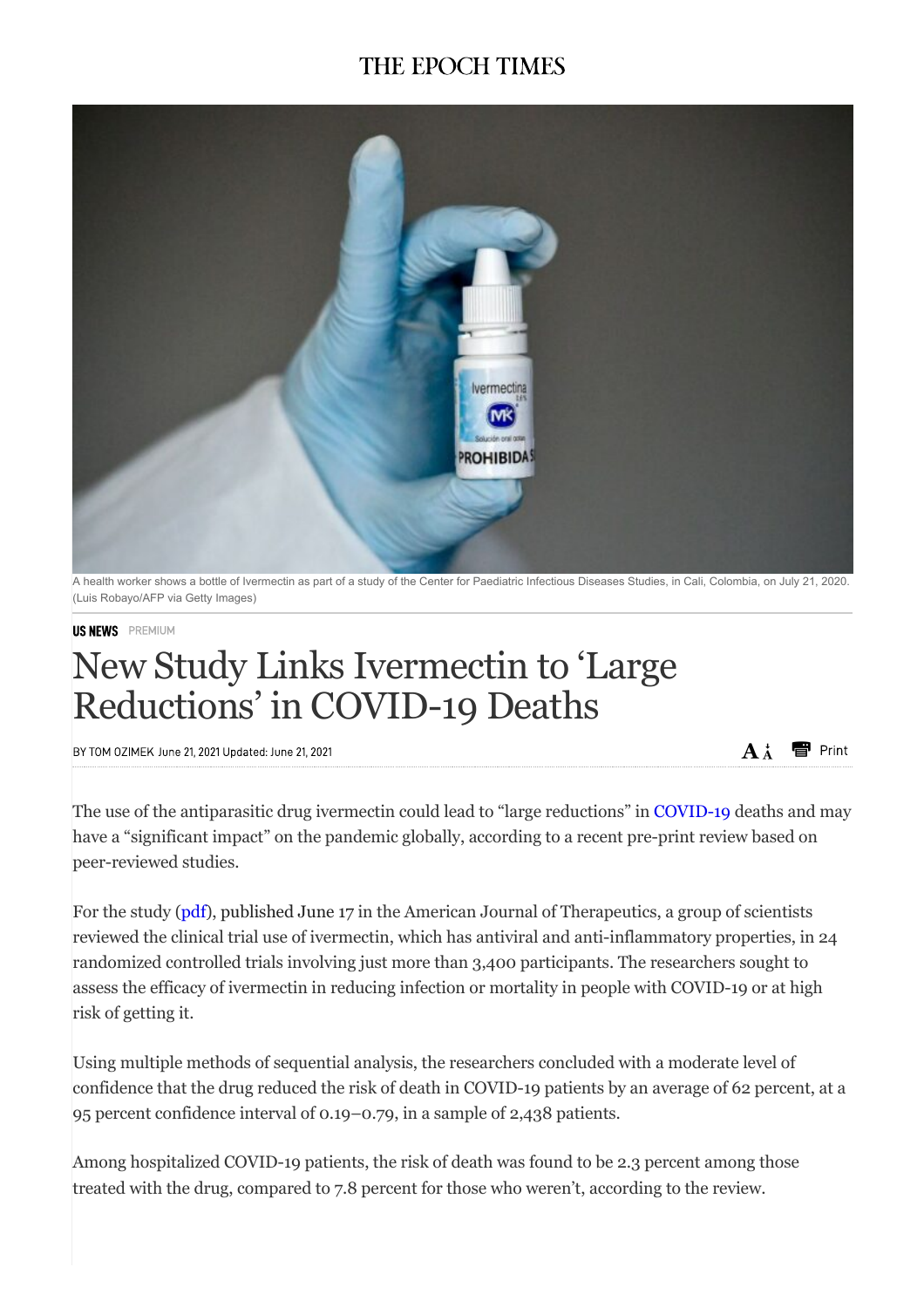"Moderate-certainty evidence finds that large reductions in COVID-19 deaths are possible using ivermectin. Using ivermectin early in the clinical course may reduce numbers progressing to severe disease," the authors wrote.



A health worker shows a box containing a bottle of Ivermectin as part of a study of the Center for Pediatric Infectious Diseases Studies, in Cali, Colombia, on July 21, 2020. (Luis Robayo/AFP via Getty Images)

Since the start of the pandemic, both observational and randomized studies have evaluated ivermectin as a treatment for, and as prevention against, COVID-19 infection.

"A review by the Front Line COVID-19 Critical Care Alliance summarized findings from 27 studies on the effects of ivermectin for the prevention and treatment of COVID-19 infection, concluding that ivermectin 'demonstrates a strong signal of therapeutic efficacy' against COVID-19," the researchers wrote, referring to one recent review, which was based on data from both peer-reviewed studies and pre-print manuscripts.

They cited another recent review that concluded that ivermectin reduced deaths by as much as 75 percent, while noting that neither the National Institutes of Health in the United States nor the World Health Organization (WHO) has recommended the use of ivermectin outside clinical trials for use against COVID-19.

The Food and Drug Administration (FDA), in a note on "Why You Should Not Use Ivermectin to Treat or Prevent COVID-19," warns that it has received "multiple reports of patients who have required medical support and been hospitalized after self-medicating with ivermectin intended for horses."

"Using any treatment for COVID-19 that's not approved or authorized by the FDA, unless part of a clinical trial, can cause serious harm," the FDA said in the note, adding that it hasn't reviewed data to support the use of ivermectin in COVID-19 patients.

The WHO said in March that "the current evidence on the use of ivermectin to treat COVID-19 patients is inconclusive" and that, until more data becomes available, the agency recommends that "the drug only be used within clinical trials."